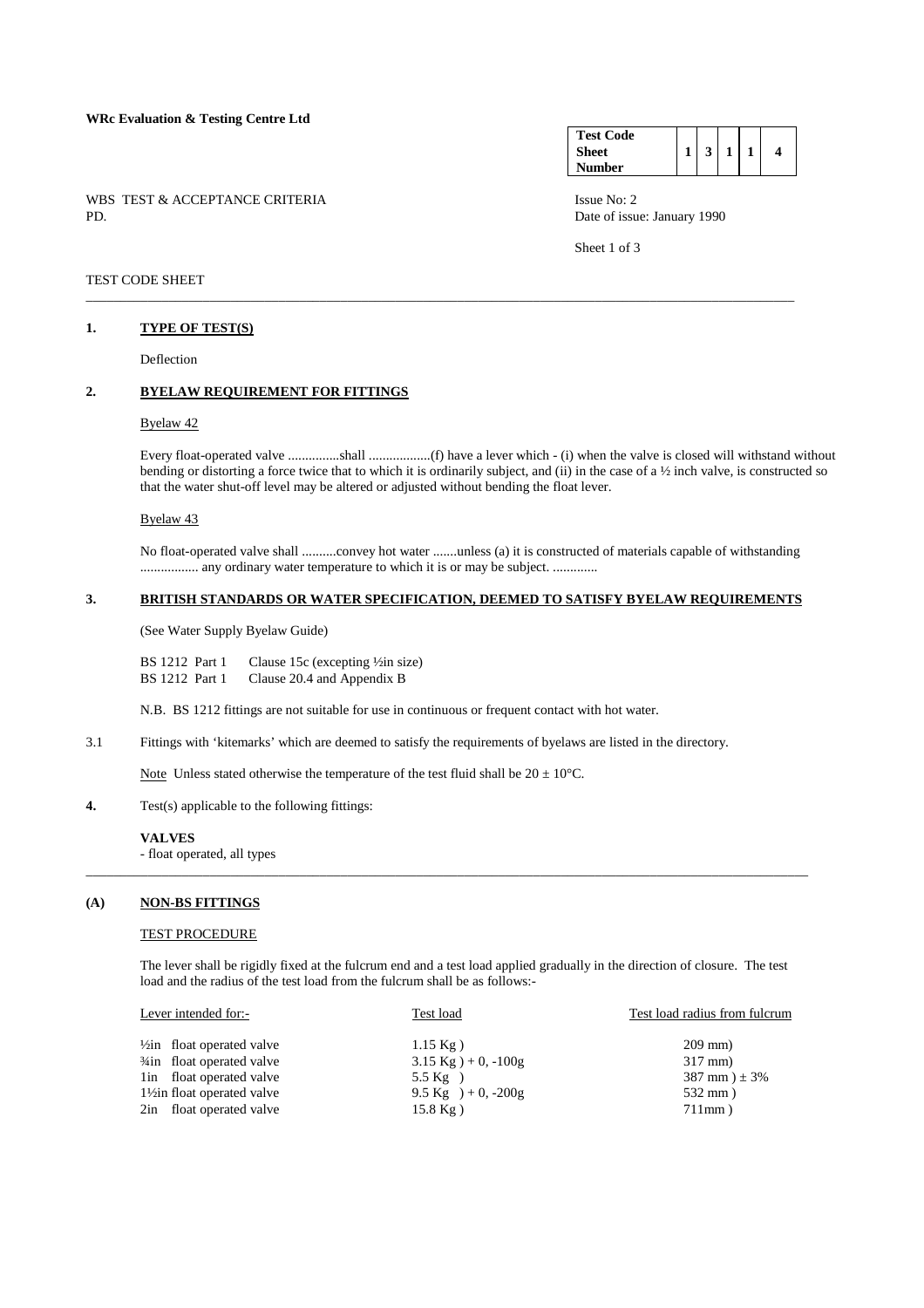| <b>Test Code</b> |  |  |  |
|------------------|--|--|--|
| <b>Sheet</b>     |  |  |  |
| <b>Number</b>    |  |  |  |

 Issue No: 2 Date of Issue: January 1990

Sheet 2 of 3

 The initial deflection of the lever at its outer end shall be measured at ambient temperature. Plastics levers for float valves for normal use shall be submitted to a second test as outlined above, but whilst immersed in water at  $93 \pm 2^{\circ}C$ for  $120 \pm 15$  minutes.

\_\_\_\_\_\_\_\_\_\_\_\_\_\_\_\_\_\_\_\_\_\_\_\_\_\_\_\_\_\_\_\_\_\_\_\_\_\_\_\_\_\_\_\_\_\_\_\_\_\_\_\_\_\_\_\_\_\_\_\_\_\_\_\_\_\_\_\_\_\_\_\_\_\_\_\_\_\_\_\_\_\_\_\_\_\_\_\_\_\_\_\_\_\_\_\_\_\_\_\_\_\_\_

 Plastics levers for float operated valves for conveying hot water shall be submitted to the second test outlines above, but whilst immersed in water at the claimed maximum operating temperature  $\pm 5^{\circ}$ C, again for 120  $\pm$  15 minutes.

## **5. ACCEPTANCE CRITERIA**

## NON-BS FITTINGS

 During the ambient temperature test the deflection of the lever shall be not more than 8mm, and upon removal of the test load the lever shall show no permanent bend or distortion.

 During either of the additional hot water tests any additional deflection of the lever shall not exceed 12.5mm, and the total deflection from both tests shall show no permanent bend or distortion.

\_\_\_\_\_\_\_\_\_\_\_\_\_\_\_\_\_\_\_\_\_\_\_\_\_\_\_\_\_\_\_\_\_\_\_\_\_\_\_\_\_\_\_\_\_\_\_\_\_\_\_\_\_\_\_\_\_\_\_\_\_\_\_\_\_\_\_\_\_\_\_\_\_\_\_\_\_\_\_\_\_\_\_\_\_\_\_\_\_\_\_\_\_\_\_\_\_\_\_

# **(B) BS FITTINGS**

In accordance with the relevant extracts given below.

## (i) **FLOAT OPERATED VALVES (PISTON TYPE)** (Derived from BS 1212 : Part 1)

### TEST METHOD

Clause 15c - Mechanical strength of lever.

 When mounted in a suitable and rigid fixture, levers shall be capable of supporting a test load, applied gradually, of the amount and at the radius from fulcrum shown in Table 1 without showing any permanent set.

## **TABLE 1. TEST LOADS FOR LEVERS**

| Size of lever for                                                                     | Length of lever<br>fulcrum to face of<br>lock nut | Length of<br>short arm | <b>Test Load</b><br>radius from<br>fulcrum | <b>Test Load</b> |  |
|---------------------------------------------------------------------------------------|---------------------------------------------------|------------------------|--------------------------------------------|------------------|--|
|                                                                                       | in                                                | in                     | in                                         | 1b               |  |
| ballyalve<br>$\frac{3}{4}$ in<br>ballyalve<br>1in<br>1½in ballvalve<br>2 in ballvalve | 121/2<br>15 1/4<br>213/4<br>28                    | 13/16<br>13/8<br>13/4  | 121/2<br>15 1/4<br>21 3/4<br>28            | 12<br>21<br>35   |  |

# **5. ACCEPTANCE CRITERIA**

Fittings shall meet the criteria detailed in Clause 15c above.